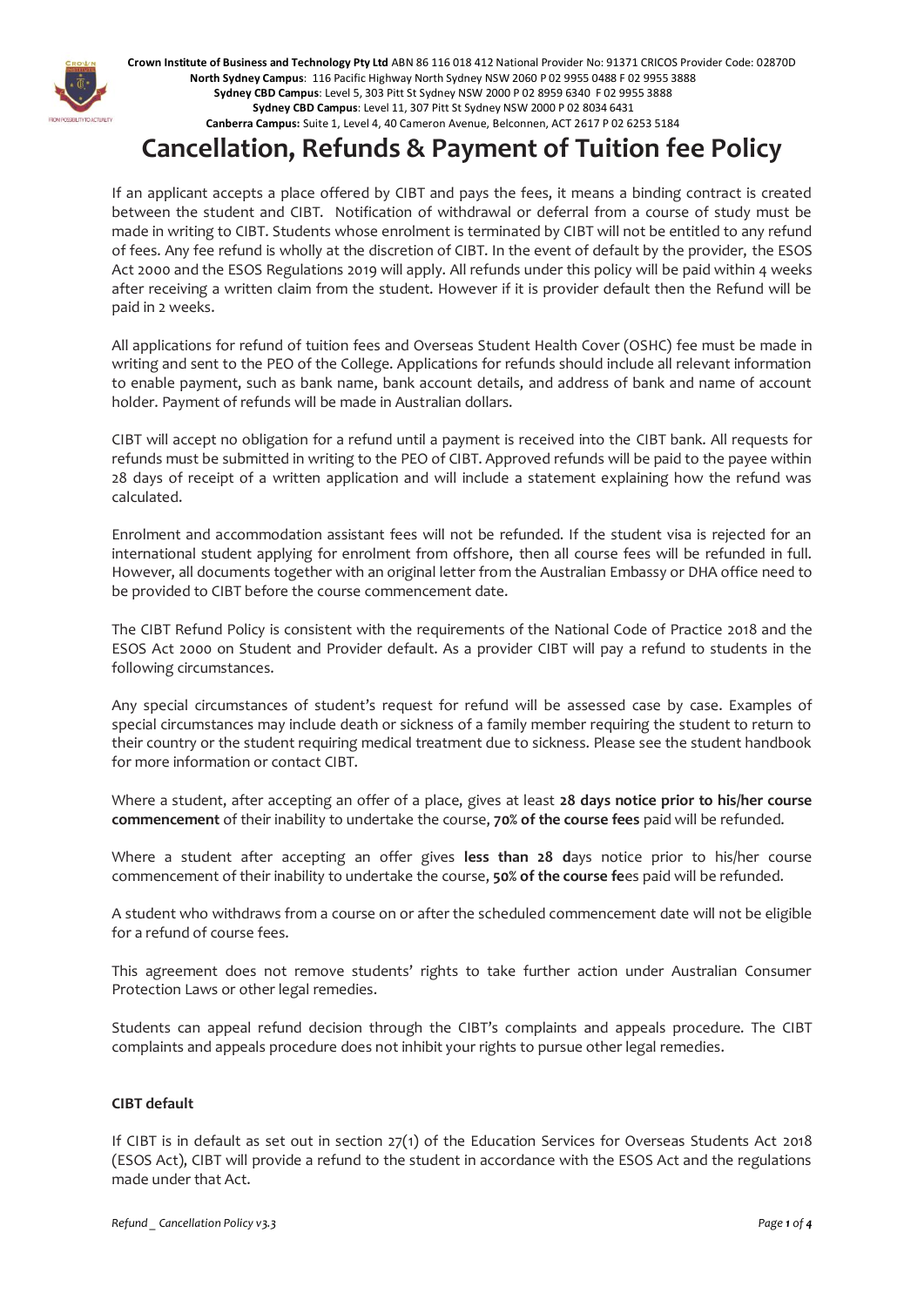

CIBT defaults if:

- The course offered does not start on the agreed starting day
- The course stops being provided after the start date and before it is completed (partial refunds applies)
- The course is not provided fully to the student because CIBT has had a sanction imposed partial refunds applies)

If CIBT defaults we pay a full refund if it is before commencement or partial refund if it is after commencement to the student including enrolment fee within 2 weeks after the default day. CIBT gives the student a statement that explains how the refund amount has been worked out.

Start date is defined as the first day of your course as listed in our website for each course. CIBT will also give the student a statement that explains how the refund amount has been calculated

CIBT's defaults can include the course not starting on the agreed starting day; the course ceasing before it is completed, or the course not being provided in full to the student.

## **Student default**

A student defaults if:

- The course offered by CIBT started on the agreed starting day, but the student did not start the course on that day and has not previously withdrawn from the course; or
- The student withdraws from the course either before or after the agreed starting day. If the student defaults, CIBT pays a refund to the student as follows:

Default day means the day on which the student withdraws from the course. For student defaults cases, the student will be paid any refund within four weeks after receiving a written claim.

*If a student has not commenced the course on the agreed starting day as entered on the confirmation of enrolment and CIBT will contact the student within 5 business days and renegotiate the new starting date with the student and no default notification is required.*

*For other kinds of student defaults, such as non-payment of tuition fees, the 5 business days for notification do not start until the student has had the opportunity to access CIBT complaints and appeal and the processes have been finalised confirming the default.*

*Once the default notification has been made CIBT is required to report the outcome of the default whin 7 days of the end of the default obligation period, i.e. whether the student accepted an offer of an alternative course or whether and what amount of refund was paid. The default obligation period is 14 days for a provider default and 28 days for a student default.* 

Student withdrawal must be in writing to the CEO by the registered mail or submit an application by visiting the college. A student claim for a refund must be in writing immediately after default day and must include the following information.

- Student name
- The date the course started (or was due to start)
- The reason you are withdrawing from the course

• Official documentary evidence (such as Visa rejection letter, etc.) of the grounds for the request Please note enrolment, accommodation placement and airport pick up expenses are not refundable. When giving the student a refund CIBT will give the student a statement that explains how the amount has been worked out**.**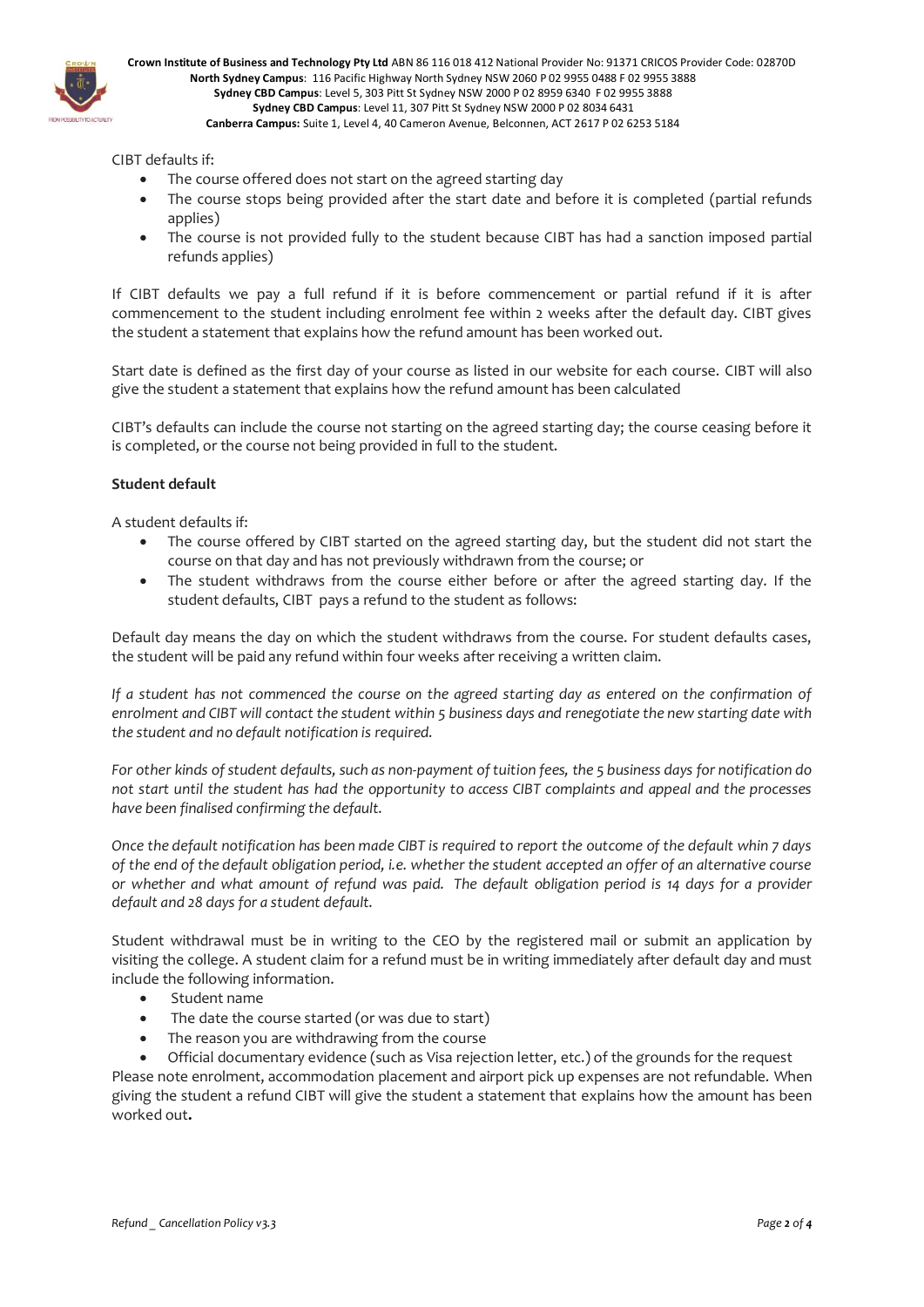

**Crown Institute of Business and Technology Pty Ltd** ABN 86 116 018 412 National Provider No: 91371 CRICOS Provider Code: 02870D **North Sydney Campus**: 116 Pacific Highway North Sydney NSW 2060 P 02 9955 0488 F 02 9955 3888 **Sydney CBD Campus**: Level 5, 303 Pitt St Sydney NSW 2000 P 02 8959 6340 F 02 9955 3888 **Sydney CBD Campus**: Level 11, 307 Pitt St Sydney NSW 2000 P 02 8034 6431

**Canberra Campus:** Suite 1, Level 4, 40 Cameron Avenue, Belconnen, ACT 2617 P 02 6253 5184

#### **Overpayment of fees**

A student who has overpaid fees may, by written notice to CIBT, request a refund. If no request is made, the overpayment may be credited by CIBT towards the student's next course of study with CIBT.

#### **Exceptional circumstances for withdrawal from the course**

CIBT will consider the following exceptional circumstances as grounds for a student's withdrawal from the course.

- a) Illness or disability
- b) Death of a close family member
- c) Political, civil or natural event that prevents the full payment of fees

If a student transfers to another course at CIBT, the student is not eligible for a refund. The tuition fee paid for the first course will be credited on a pro rata basis towards the tuition fee of the second course. If the credited amount is greater than the total cost of the second amount, the difference will be refunded within twenty-eight days of commencement of the second course.

*This agreement does not remove the right to take further action under Australia's consumer protection laws. When acceptable documentary evidence is produced, refunds will be at the discretion of College.*

In the unlikely event of CIBT defaulting on its agreement and if it is unable to deliver the course in full these circumstances are covered by the provisions of the ESOS Act 2000. **Students will be offered a refund of the difference between what the student has paid and the value of tuition already delivered before the default**. The refund will be paid to the student within two weeks of the day on which the course ceased being provided. Alternatively, a student may be offered enrolment in an alternative course at no extra cost to the student. Students have the right to choose whether they would prefer a **partial refund of course fees**, or to accept a place in another course. If a student chooses placement in another course they will be asked to sign a document-indicating acceptance of the placement.

If CIBT is unable to provide a refund or place the student in an alternative course, TPS director will place the student in a suitable alternative course with other providers. TPS Director will determine the payment to be made to alternative providers when placing the students.

#### *Changes on ESOS Act on 01 February 2018*

*As per section 19 of ESOS Act, giving information about accepted student, CIBT will give particulars of a breach by an accepted student of a prescribed condition of a student visa) even if the student has ceased to be an accepted student of the CIBT (e.g. A student cannot avoid being reported to DHA for non-attendance or failure to progress by cancelling their CoE with the provider).*

*As per section 46B of ESOS Act, CIBT is required to notify the secretary (or delegate) and Tuition Protection Service (TPS) Director of student default within 3 business days.*

*As per section 47D of ESOS Act, refund for student default, CIBT is required to refund student in accordance with the written agreement within 4 weeks after receiving a written claim except for visa refusal.*

*As per section 47E of ESOS Act, refund in other cases where CIBT has not entered into a written agreement that complies with section 47B or where a student has been refused a visa, CIBT is required to pay the student a refund worked out in accordance with the legislative instrument under subsection 47E(4). Legislative instrument under section 47E (4) states calculation of the amount of unspent pre-paid fees other cases will be done as follows. The amount of unspent pre-paid fees that the provider must refund the student for the purpose of subsection 47E (2) of the Act is the total amount of the pre-paid fees the provider received for the course in respect of the student less the following amount: the lesser of 5% of the total amount of pre-paid fees that the provider received in respect of the student for the course before the default day or the sum of \$500.*